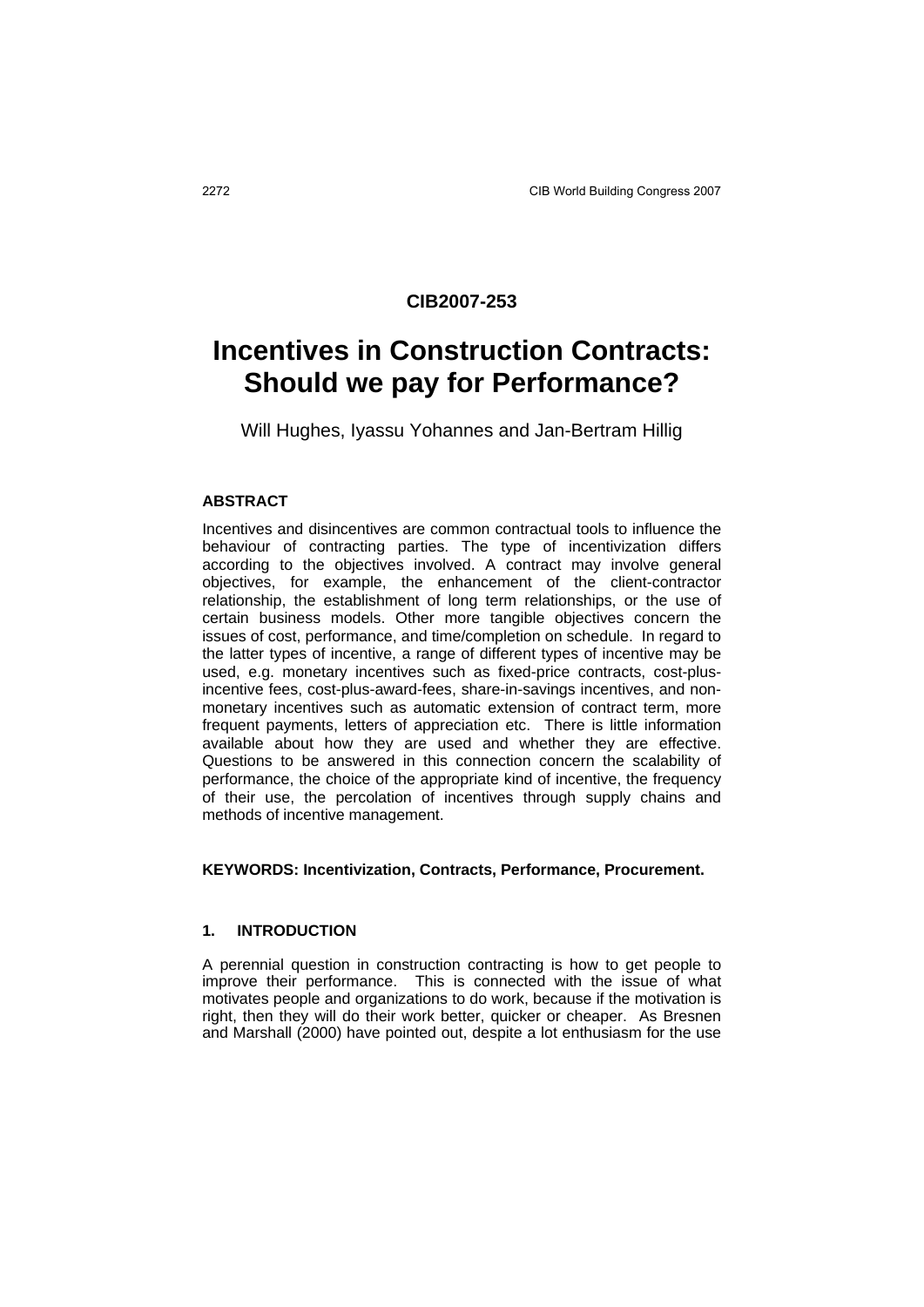of incentives, there has been little systematic research on the motivational principles and the assumptions underlying the use of incentives. Indeed, the idea that financial incentives (whether positive or negative) have a direct impact on performance seems so obvious that it is rarely questioned. For example, Arditi and Yasamis (1998) begin their study with the unquestioned assertion that "incentives are generally used along with disincentives to promote efficient contract management and to reward only successful contractors with high performance standards…". The purpose and efficacy of incentives were not questioned.

 Recently in the UK, the question of performance has been dealt with as a "value-for-money" issue, but this often results in a confused agenda, because while notions of "value" are discussed widely, there is no consensus about what value is, the result usually being that parties to a contract focus on doing the same thing as they did last time, but more cheaply. In other words, for all that is written about it, value for money often translates into lowest price for a particular specification of work. This is a very well-established concept in business, and there has been much written about it over the years.

 Incentives have long been used in attempts to improve performance. Reiners and Broughton (1953: p13) showed that the labour expenditure of main contractors who operated incentive schemes for their employees was considerably less than that of contractors not operating such schemes. Interestingly, Fleming (1967) concluded in a study about productivity in housebuilding that improvements could flow either from technological developments and increasing efficiency of individual firms, or from changing the nature of demand by altering the sizes of contracts or adopting contract procedures designed to encourage more efficient working methods. This has tremendous resonance with recent developments in UK government procurement practice, particularly in terms of bundling contracts and developments such as partnering, PFI and performance-based contracts. These two studies illustrate incentives operating at two levels: the employee and the firm.

 Focusing at the level of the firm, Scherer (1964) showed that for US Defence projects, contractors who were financially incentivized to improve their performance behaved in unexpected ways. It appeared that the fact that their contracts included clauses that enabled them to renegotiate the price and/or duration of the project has a big impact on the effect of the incentives. Contractors did not even try to maximize the expected value of their profits. This may provide some background and context for understanding why simple financial incentives have little impact on construction contractors. It is certainly consistent with the findings of Bresnen and Marshall (2000) who showed that varying incentive schemes may have little impact on performance by comparison with other sources of motivation. Along similar lines, Rosenfeld and Geltner (1991) identified that there were important counter-productive effects of "adverse selection" that must occur in an incentive contract environment - to the extent that we should expect there to be a decline in their use.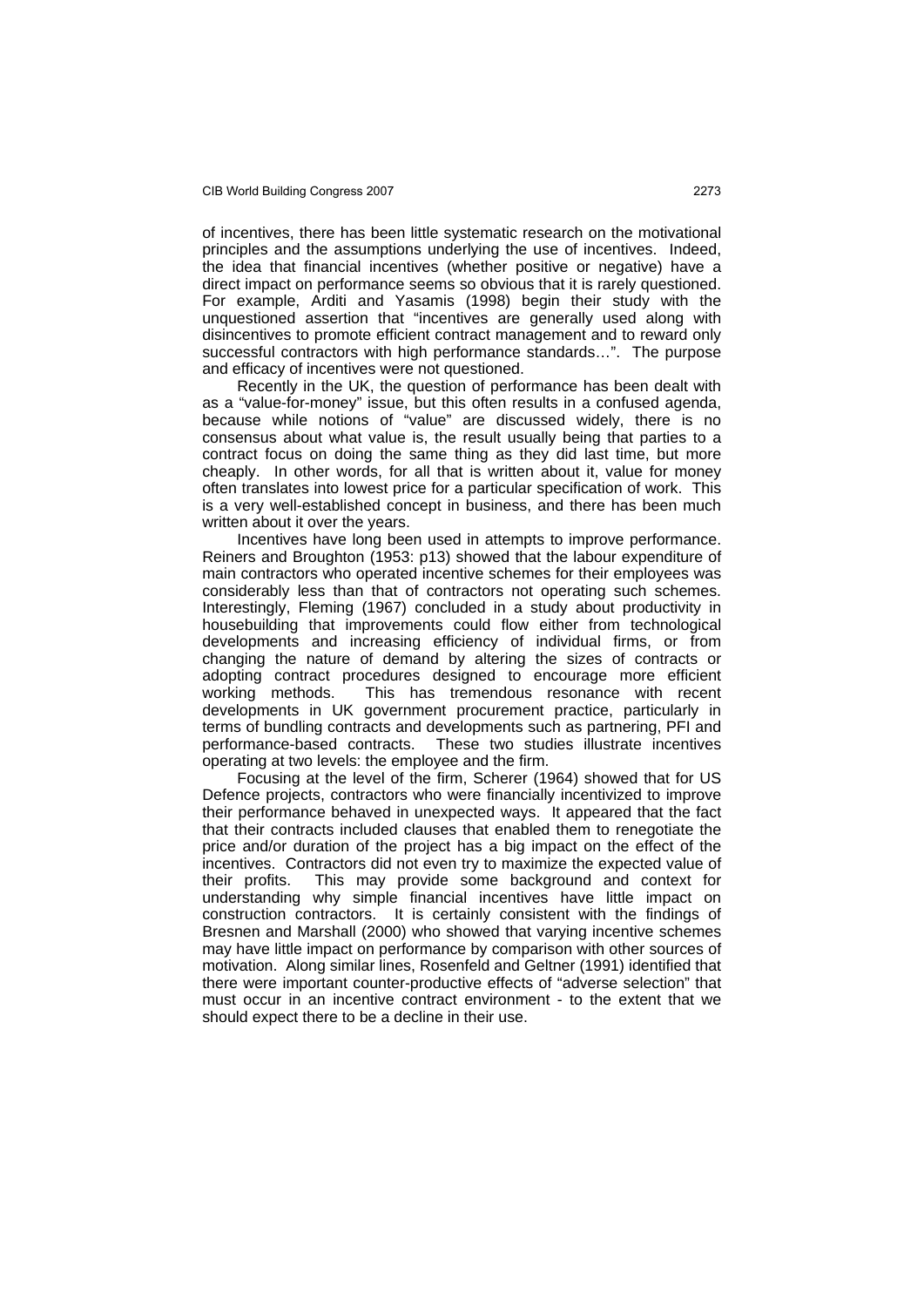### **2. CONTEXT AND BACKGROUND**

The idea of incentivizing performance usually boils down to finding ways of getting suppliers (or contractors) to perform quicker, cheaper or better (prosaic versions of the mantra of time, cost and quality). In fact, much that is written about improving performance in the construction sector usually falls short of actually specifying what aspects of performance are to be improved. There are many guidance documents from the UK's Office of Government Commerce, for example, that substitute "value-for-money" for improved performance, without going as far as dealing with what could be meant by the concept of value.

 There is clearly a deeply held and widespread belief that financial incentives work. But, as noted above, there is sufficient reason to doubt that the effects of financial incentives are as significant as they might be perceived. One way to examine the notion of incentives would be to see how different disciplines approached the theory of motivating people and/or organizations to perform quicker, cheaper or better. A key aspect of this is the question of business relationships and the extent to which the continuation of long-term business relationships can motivate businesses to modify their behaviour.

 There are several ways of looking at incentives. Some texts focus on economic issues, to do with the way that financial rewards can be used to induce changed in behaviour, connected with productivity and efficiency. Others focus on the extent to which the promise of future work might motivate suppliers to focus on producing better work than they would under discrete contracts, what might be termed a relational focus. A third view of incentives takes the legal view, in terms of the extent to which contract might include bonuses or penalties, and the extent to which the courts might interpret and apply such provisions. Finally, there are psychological aspects of incentivization and motivation that may be important in understanding how individuals and firms react to the measures put before them. Each of these perspectives is dealt with in more detail below.

## **2.1 ECONOMIC PERSPECTIVE**

Incentive schemes have economic and financial consequences. In the normal course of events, contractors seeking to achieve performance targets may have to increase their resources on a project, and thus reduce their profit, unless they can renegotiate a better price during the execution of the work. Therefore, at its most basic level, the traditional approach of tendering a contract so that the price is agreed before the work starts acts as an incentive to the contractor, because if the contract is concluded quickly and efficiently, using fewer resources than planned, the contractor will make more money.

 Incentive schemes are often set up as risk sharing arrangements, where the risk of things turning our differently to what was envisaged is shared between buyer and seller. Although this is very appealing at first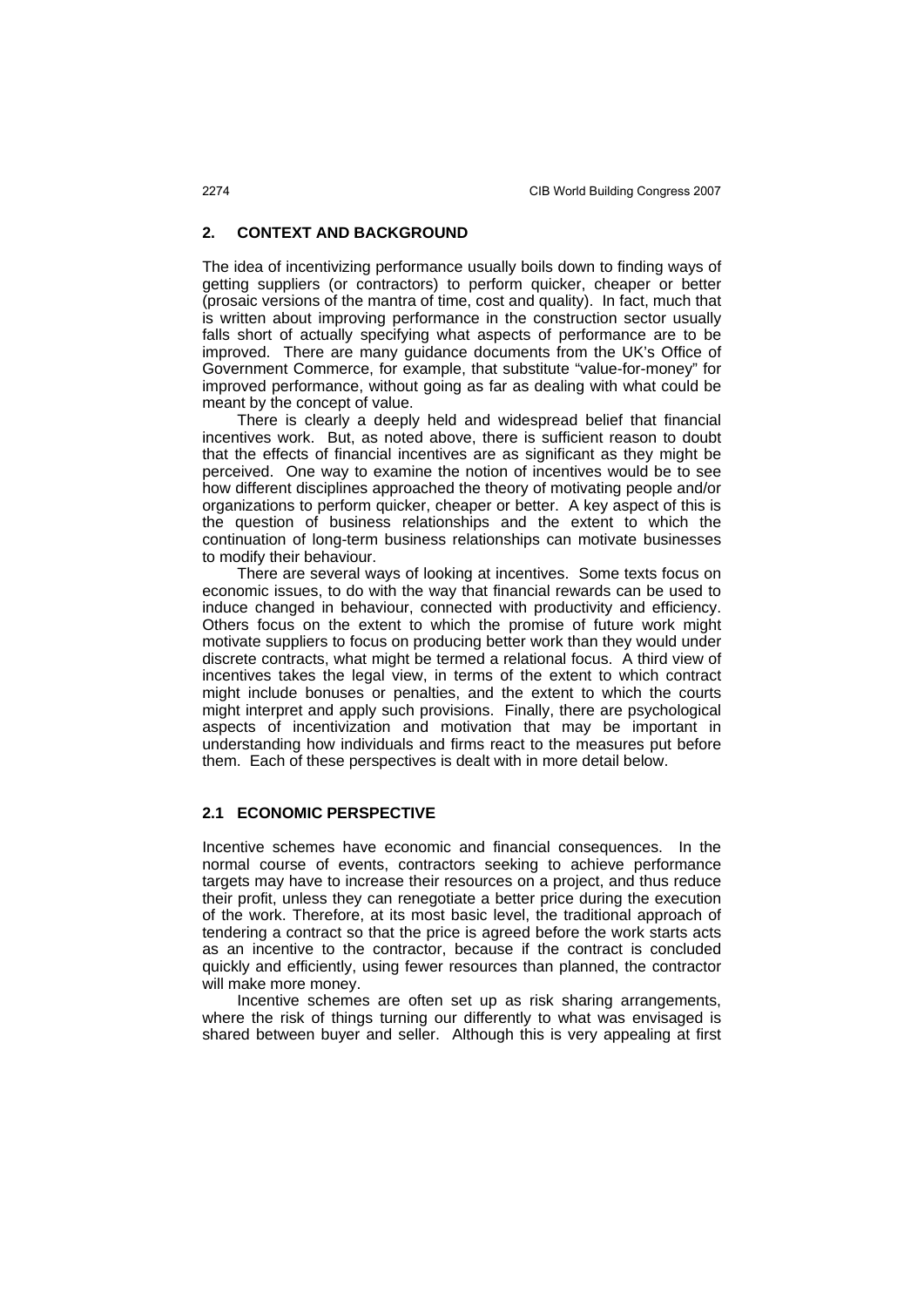#### CIB World Building Congress 2007 2275

sight, it not be quite so attractive on reflection. As explained above, with a firm price related to an agreed scope of works and an agreed time for completion, the contractor will be perfectly well incentivized to complete the work according to the price, time and quality targets. The introduction of an incentive scheme as an extra layer on to such a deal seems to be linked to either getting a better performance than would otherwise have been the case, or enabling the buyer to share in the savings that a conscientious contractor makes. If the buyer is also in agreement to sharing the losses, in the event that there are some, then this would be called "painshare/gain-share" arrangement. The twist to it is that without such an agreement, the contractor may have stood to gain more, in the event of efficiencies, and therefore the extra agreement is less of an incentive to achieving efficiency savings. Earlier work on the diversity of procurement arrangements in the construction sector (Hughes *et al*. 2006: 59) revealed, among other things, that contractors are sometimes subjected to painshare/gain-share arrangements both up and down the supply chain to such an extent that they might only collect 10% of the efficiency gains, even though they would have had to spend money to make the gains. In other words, these extra arrangements may not incentivize contractors at all.

#### **2.2 RELATIONAL PERSPECTIVE**

Important as they are, the use of financial incentives could be more successfully employed to effect "calculative trust" in inter-organizational relations at company level than in projects at operative levels (Bresnen and Marshall 2000). Individuals react not only to financial incentives but they can draw motivation from interpersonal relations and identification with a group or commitment to a cause. They may simply enjoy the work that they do. In other words, incentives as motivation operate not only at the level of the individual, but also, and differently, at the level of the organization. This is a key aspect of understanding why incentive schemes may not have the effects that their progenitors hoped.

 Business relations are important. Collaborative working has become a popular topic, despite the lack of any evidence that it promotes more efficient/effective working (Gruneberg and Hughes 2004). Many recent developments to procurement practice have been based on the idea that repeat business is better than one-off contracts (not such a new idea, but the idea of partnering has taken firm root in the construction sector, as if it were a new concept). One potentially powerful incentive for contractors to perform quicker, cheaper and better is the potential loss of turnover and profit that would arise were they to lose the promise of future work from a particular client. Partnering and so-called collaborative working usually involve commitments on the part of contractors and suppliers, with no equivalent commitment from the buyer to actually put work their way (Hughes *et al.* 2006). A contractor who gets into such an arrangement is strongly motivated to perform well, as there is much to lose. However, Hughes *at al.* (2006: 43) discovered that prudent contractors rarely put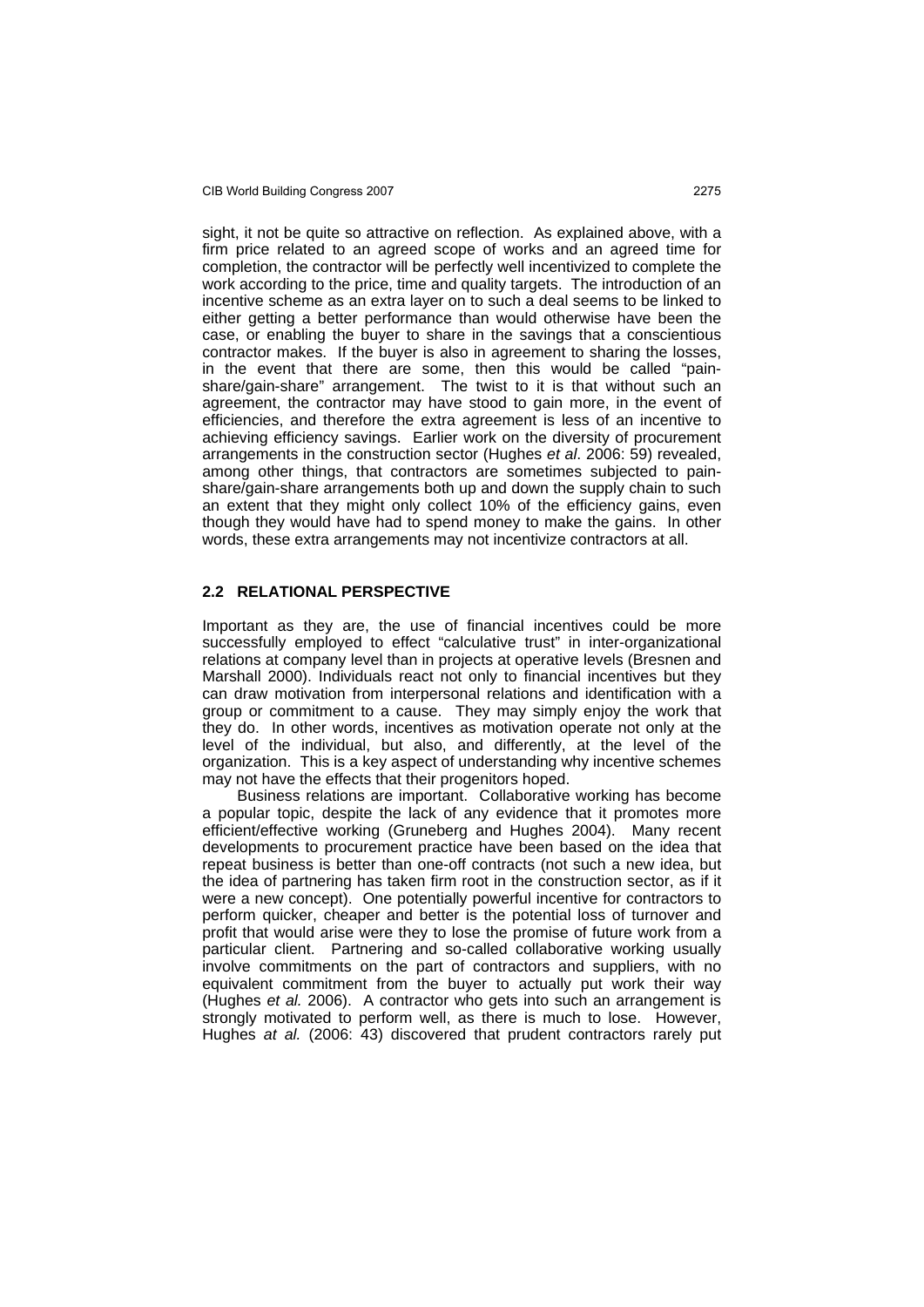more than 30% of their workload into such collaborative working practices, simply because of the risks of having too much work with one client. Clearly, there is much to be learned about incentives by looking at relationships in business. There are also important connections with ways of looking at the legal relationship, see below.

#### **2.3 LEGAL PERSPECTIVE**

A legal system in itself constitutes an incentive system and therefore legislation, regulations and judgements can be examined for their incentive effects (Veljanovski 2006: 44, 45). In the context of construction contracts entered into within the UK<sup>[1](#page-4-0)</sup> numerous incentives can be distinguished. One important example is the rules regarding the assessment of damages for breach of contract. By assessing these damages, the law puts tags on certain behaviours. Accordingly, Friedman describes the law as a "giant pricing machine" (Friedman 1984). Thus, the actors in a construction project can align their behaviour to the categories "cheap" and "expensive". If a dispute arises because a construction contractor has left a long-term PPP project before its end, and there was no contractual right to do so (breach of contract), the judicial assessment of damages will clearly affect the future behaviour of other construction companies involved in PPP projects. Owing to the fact that the assessment of damages is based on the compensation principle (compensation of the expectation interest), the promisor has an incentive to breach the promise if the value of the breach (for the promisor) is greater than the value of the performance to the promisee (Kreitner 2005: 27).

 Another very interesting aspect of long-term relationships is how they are viewed in law, especially when they come to an end. Harrison (2004) asks whether a series of discrete contracts conducted within an environment of long-term business relations constitutes an implied contract. The case of William Baird who sued Marks and Spencer for £56.3m when their relationship came to an end highlighted what could happen when suppliers are led to believe that they have an exclusive arrangement with a particular buyer. In that case, the court held that a long term relationship with no express terms could not be interpreted as an enforceable contract. The implied terms in such a relationship are too beset with uncertainty for an enforceable contract to be implied. In this case the supplier argued for an implied contractual term of a reasonable notice period, said to be three years, which would have prevented Marks and Spencer from terminating the arrangement without notice. However, the court of appeal rejected the implementation of an implied contract to this effect (*Baird Textile Holdings Ltd v Marks & Spencer plc* [2001] C.L.C. 999). Thus, English law motivates suppliers to enter into a contract and to insist on a clause that prevents the employer from terminating the

 $\overline{a}$ 

<span id="page-4-0"></span> $<sup>1</sup>$  Although three legal systems exist in the UK, here we confine ourselves to the law of</sup> England and Wales which is commonly referred to as English law.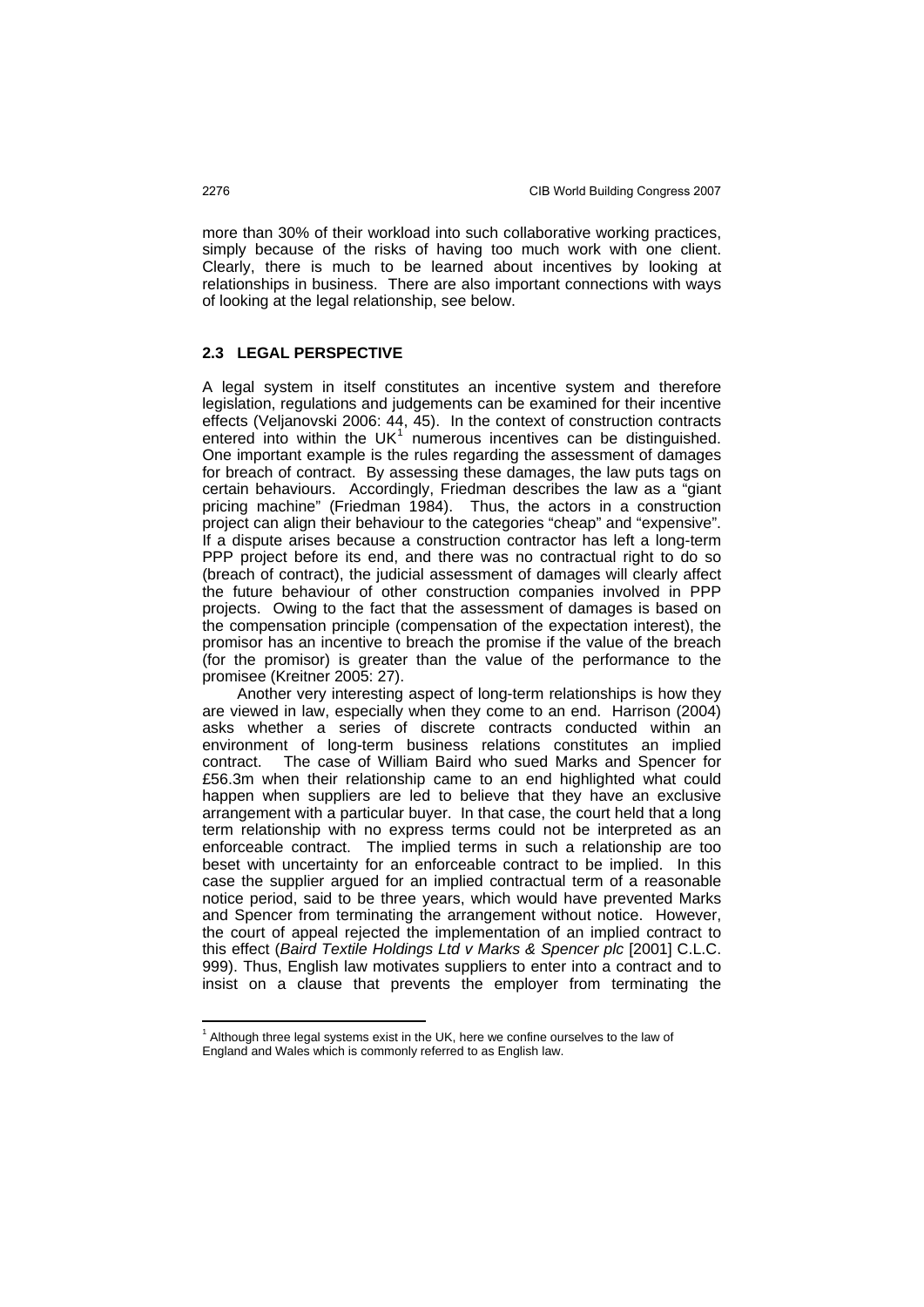arrangement without reasonable notice. Without such a clause, there is no legal commitment on the part of the buyer to the seller.

 As mentioned earlier, all construction work by a contractor takes place under some kind of a contract, so there will be a fundamental legal obligation to perform the work in accordance with the contract. A traditional arrangement will provide quite a strong set of incentives to motivate contractors. First, they may not get paid if the work is not good enough. Second, they may incur liability to pay damages if the work is late or below the promised standard. Third, they may face significant losses and loss of reputation if their defaults are sufficient to warrant a writ and court action. These are powerful incentives.

 The interesting thing about focussing on relationships is that there is a view of contracts that takes a wider approach to the interpretation of the deal than the strict interpretation that courts have taken in the past. Relational contracting is a view of contracts where lawyers and the courts would look not only at the documents that recorded the deal, but also at the business relationship as a whole. The ground-breaking empirical work in this area was by Macauley (1963, 2000) and subsequently Beale and Dugdale (1975). These studies showed that in practice, business contracts were not used in the role that had been assumed for them. As MacNeil (1980) points out, formal documents are not an important part of the usual day-to-day process of running the business. The relationship between the businesses tended to be much more important than the contracts that they had negotiated. This has lead to a more comprehensive view of contracts as business relationships, rather than merely as a means to take legal action in the event that one party feels the other has not performed in accordance with contractual obligations.

 More recent work in this area indicates that it may indeed be better to leave a long-term contract incomplete specifically to allow renegotiations during the life of the deal (e.g. Hviid 1998). It is common for construction contracts to be re-negotiated as the work proceeds and there are comprehensive provisions within the widely used standard-form contracts to expedite the re-negotiation process. But the language of the industry tends to stigmatize this process with negative connotations such as "claims procedures".

 A significant portion of this branch of legal literature is about contract planning. In forming contracts, businesses have to plan for what they would like to happen, and they have to plan for the eventuality of one of the parties not properly discharging its contractual obligations. One intriguing aspect of the need to plan effectively is that while the legal literature is coming to terms with the need to plan and the need to develop techniques for contract renegotiation, the construction management literature is rich with research into both of these topics. Construction planning is known to be difficult. Indeed, Radosavljevic (2002) has shown through his analysis of construction productivity data that it is actually impossible to make detailed plans for construction site operations more than two weeks ahead, so the need to re-schedule resources is something that will be inevitable, rather than inadvisable. This is an interesting insight that explains much,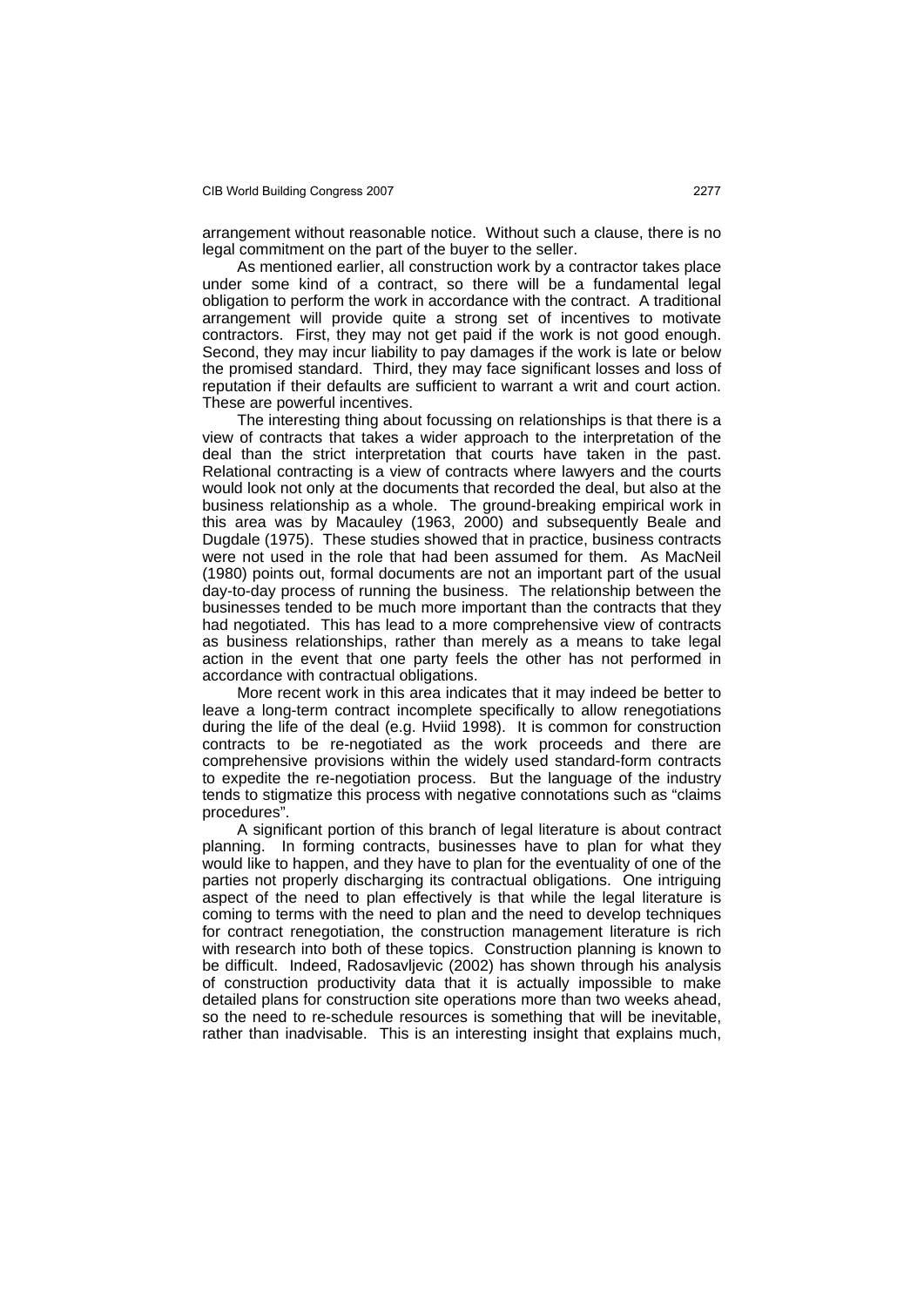and provides a challenge. The challenge can be dealt with through techniques common in construction contracts such as provisional sums and variations clauses, both geared up to deal with the need for constant renegotiation. The irony is that the contract claims that are brought about by these clauses are the very things that the new collaborative working practices are designed to do away with. There is a very strong resonance between the need to deal with renegotiation, the need to perceive of the business relationship as a whole, not just the contract, the need to conceptualize behaviour as not just self-seeking and opportunistic, the need to identify incentives not just as financial techniques (see next section), and so on.

#### **2.4 PSYCHOLOGICAL PERSPECTIVE**

Monetary incentives are based on motivational theory of behaviour modification that assumes standard responses to rewards from the subjects in question. In contrast the cognitive approach assumes, among other things, that the individual will process information received and interpret it before acting upon it, weighing up the pros and cons of different courses of action. The psychology of how people are motivated to work, and how individuals and organizations can be motivated to improve performance, are wide areas of the literature that may provide insights into the extent to which business in the construction sector can be incentivized to build better, quicker and cheaper.

 The historical assumption in the economic literature that people are opportunistic and self-serving lives in popular perceptions of economics. There is increasing evidence that this over-simplification not only distracts us from the real complexity of business organizations, but also misleads us into approaches to business that require not only incentives for good performance, but disincentives for bad. Among the disincentives are penalties for poor performance (even though such penalties may not be permitted under English law), loss of future work, loss of reputation and so on. Even though the view of individuals as self-serving may be misplaced, the fact is that there is a large array of techniques and mechanisms that have been developed as a response to this perceived problem.

 In working out how to deal with the question of incentivizing people in organizations, it is essential to distinguish the differences between institutional, organizational and interpersonal forces that shape behaviour (Marchington and Vincent 2004).

#### **3. TYPES OF INCENTIVE**

Many incentives are incorporated into construction contracts, some more customary than others. Some of the newer schemes are often new words for well-established business practices. By and large, commercial incentives involve monetary rewards but in addition to contractually binding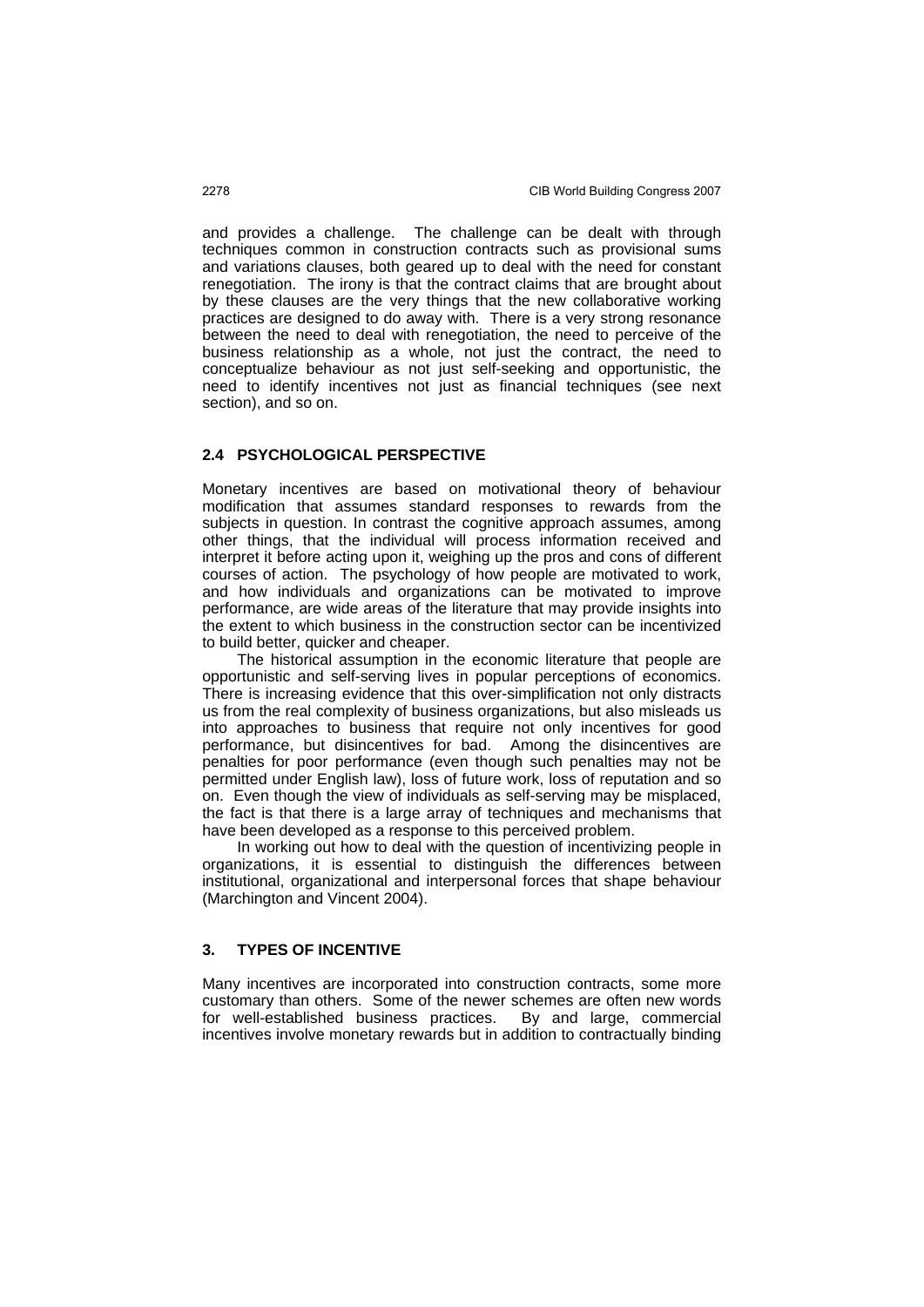deals, there are extra-contractual incentivizing methods that are also used to motivate individuals, groups or organizations.

 Bresnen and Marshall (2000) indicate that there is a general assumption underlying the use of use of financial incentives that those involved adhere to the principles of behaviour modification theory without consideration of what really persuades people to change their behaviour. They comment that there is little consideration given to the differences in effect that such schemes can have on individuals or groups on one hand and organizations on the other. Moreover, there is nothing to indicate that two people will respond in the same way for a given financial incentive. Most importantly for the designers of incentive schemes, they warn that there may be a dangerous assumption of a direct relationship between cause and effect without accounting for any variations in personal differences, or in the cognitive aspects of motivation.

 Some incentive methods in use are: automatic extension of contract term, frequency of payments, letters of appreciation, promise of future work and letters of guarantee all of which are not directly monetary forms of incentive. For example, lengthened contract term or "award term" is a nonmonetary performance incentive scheme that sets out to reward a contractor for good performance by extending its contract term and it is commonly used in the US Federal Procurement Service. Or, on completion of a project a client can provide an official letter of appreciation to a contractor for good performance. Another form of non-monetary incentive is a letter of guarantee confirming the performance of the contractor in delivering the project as per the contractual agreement, which can safeguard a contractor that the client will meet their obligations.

In order to carry out research into the way that incentives are used in construction projects, it is useful to ascertain whether types of incentive can be separated into categories.

#### **3.1 MONETARY AND NON-MONETARY INCENTIVES**

In thinking about the non-monetary incentives mentioned above, one thing that all of these schemes have in common is that if the conditions for being given the reward are met, the recipient will benefit financially, although indirectly. For this reason, it is not clear why a distinction between monetary and non-monetary incentives is often used.

 Many incentives are incorporated into construction contracts, some more customary than others. Some of the newer schemes are often new words for well-established business practices. As stated earlier, there are fundamental and everyday aspects of contracting that incentivize participants already. In categorizing incentives, it may be worthwhile starting from the distinction between contractual mechanisms and extracontractual mechanisms that may or may not be contractually binding, but lie above the basic contract for a particular item of work or service. Any of these three types could, in theory contain monetary and non-monetary incentives, as we would see if each type of incentive is explained,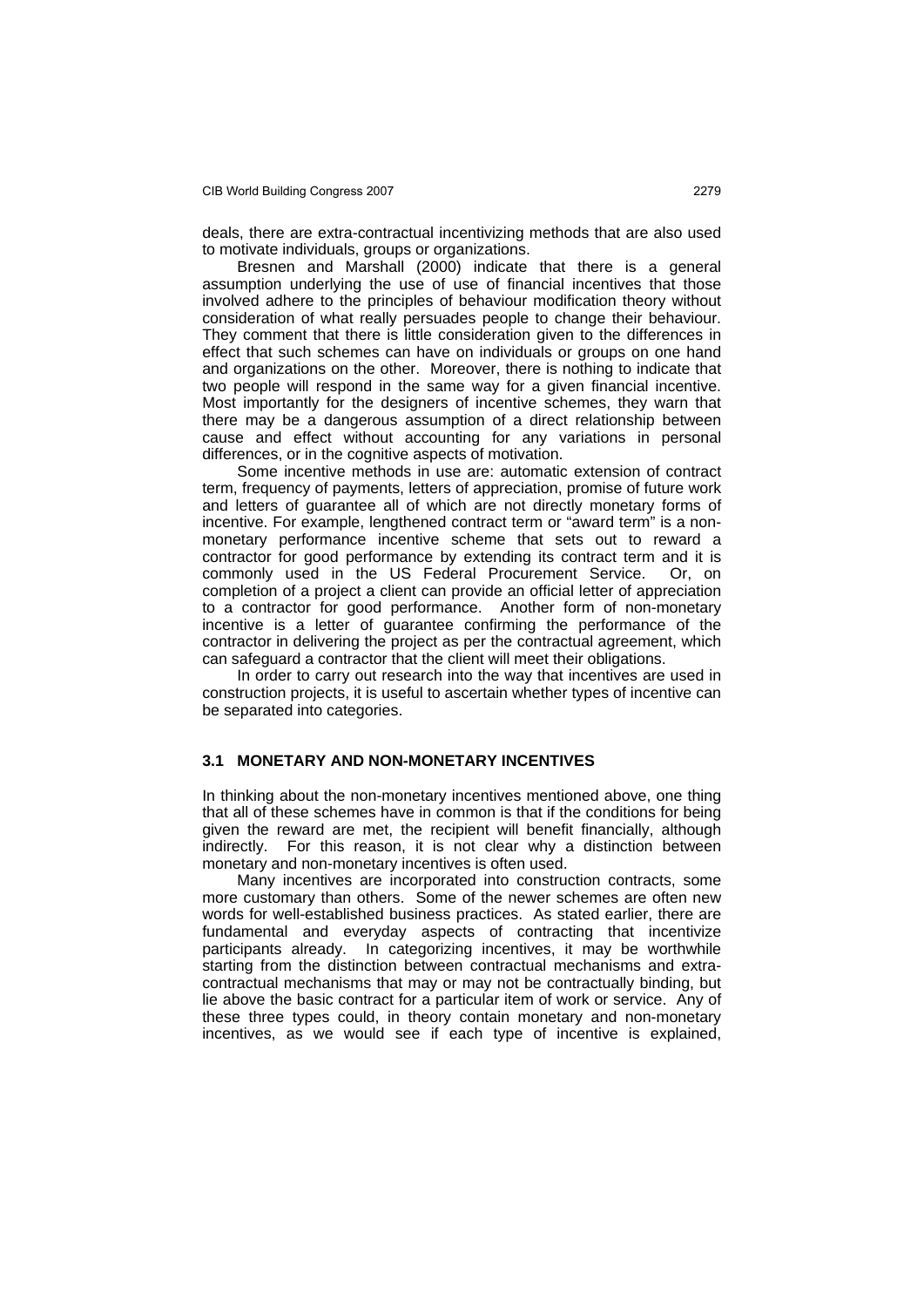exemplified, and illustrated. Future research will, among other things, assess how widespread each of these mechanisms is in practice.

#### **3.2 CONTRACTUAL INCENTIVES**

Richmond-Coggan (2001: 16) defines incentive schemes as consisting of two aspects: first, aligning the objectives of both parties through the use of performance measures and second, linking them to payment. This raises an interesting conundrum. First, the idea that objectives can be articulated in such a way that they can be shared is more an act of faith than a real sharing of objectives. In principal/agent theory, there is a recognition that objectives will differ and this difference has to be dealt with (Eisenhardt 1989). It cannot simply be wished away. Given the difficulty of effectively aligning objectives, the idea of linking payment to them seems to create more problems than it solves. Richmond-Coggan (2001: 16) defines "better performance" along these lines, "[t]he broader objectives will include contract completion dates, the quality requirements and risks to concluding a successful outcome to the contract. Therefore incentivized contracts are about delivering a performance that is "better" than that which could be achieved under a standard contract; the "better" being the greater certainty of delivering the client's desired performance through a detailed agreement on the sharing of risks and the associated rewards (…)". The contractual mechanisms for incentivizing construction contractors occur at the whole contract level, and at the level of particular aspects of the work.

#### *3.2.1 Whole contracts*

One aspect of incentivizing whole contracts would be to take the traditional contract for labour and materials that has evolved over the years, and replace it with a contract for a whole building, a so-called performancebased contract. The concept of performance in construction has grown in interest in recent years. It has often been asserted that the performance concept would be an incentive for the contractor to perform better. The performance concept can be defined as follows (Gibson 1982: 4), "[t]he Performance approach is [...] the practice of thinking and working in terms of ends rather than means" and further, "[i]t is concerned with what a building or a building product is required to do, and not with prescribing how it is to be constructed."

 This concept is regularly applied in private finance initiative (PFI) projects. It is associated with many advantages (e.g. strong stimulus for product and process innovation, enhancement of consumer orientation, and cost optimization), and thus it can be seen as an incentive to achieve these advantages. However, there is apparently very little research to back up these claims. For example, Fenn *et al.* (2005: 3) state that their work on the legal implications of this concept "has been frustrated by the dearth (total lack) of empirical data." They continue: "The benefits, incentives and triggers for PBB [performance-based building] are well documented but in a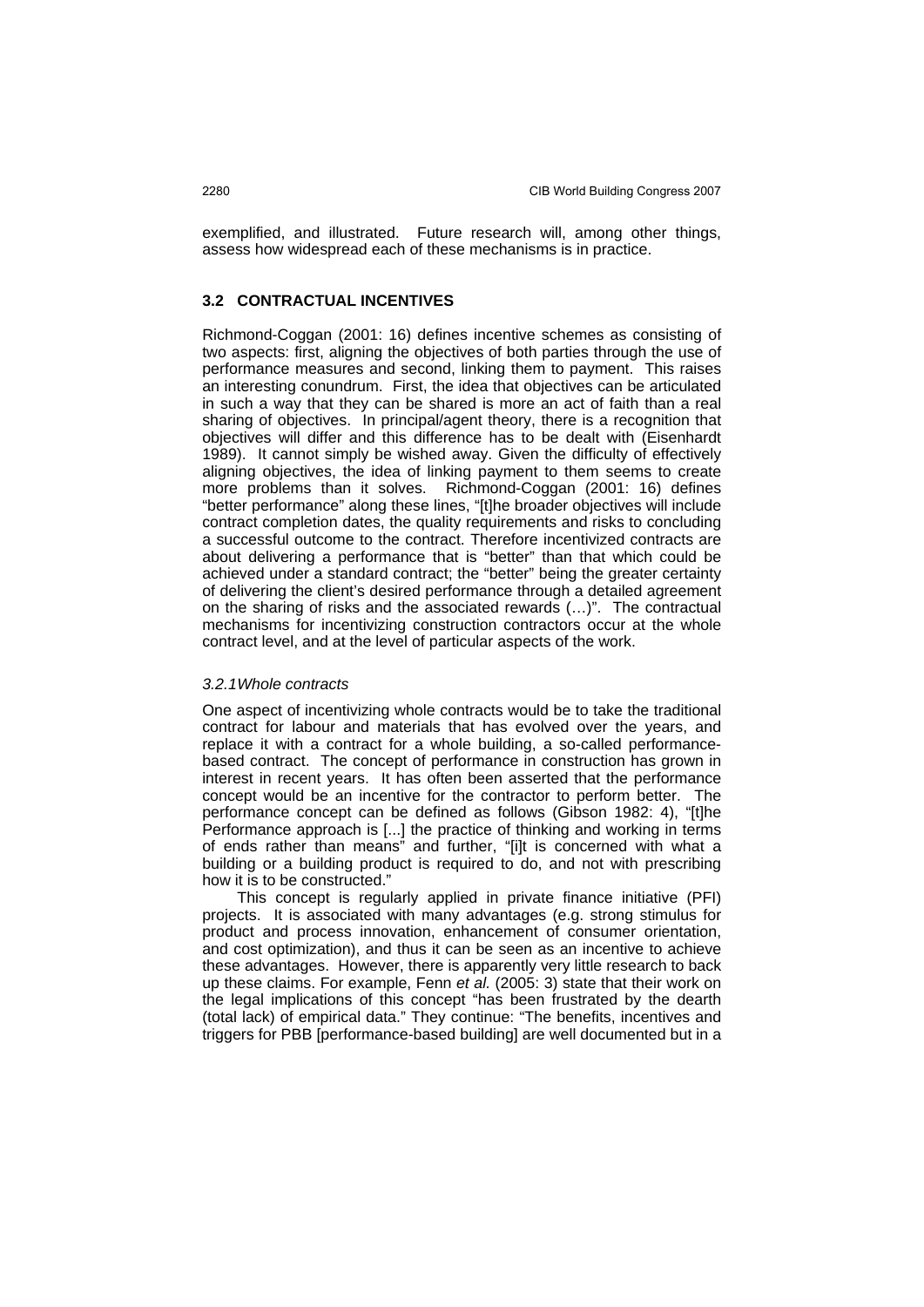journalistic manner." Even so, there are circumstances where whole buildings are procured on the basis of their performance. It must be pointed out, though, that techniques such as PFI are based on a contract for the performance of a facility being put in place between the purchaser of a service and an intermediary who then often procures the construction work from a contractor in a very traditional way, such as design and build.

#### *3.2.2Whole contract incentive schemes*

As well as contracts for performance, there are several ways in which incentives can be used to encourage contractors to complete their contractual obligations satisfactorily. One category of such schemes is related to the completion date of a contract. Variously, bonuses might be paid for early completion or penalties (damages) deducted for late completion. There are many ways of achieving financial incentives for timely or early completion. A second category relates to the final price to be paid by the customer. Construction contracts tend to be complex, comprehensively specified but incomplete. Therefore, the price is subjected to many valid changes during the execution of the work, as better information becomes available. Customers who seek to control the changes to the final price may rely on the traditional approach of securing rates for different types of work, and then applying the agreed rates to the final quantity of each type of work (re-measurement contracts, or bills of approximate quantity). Alternatively, there are various target-cost methods available, also known as pain-share/gain-share schemes that seek to share risk between buyers and sellers.

#### **3.3 EXTRA-CONTRACTUAL INCENTIVES**

#### *3.3.1Contract bundling and partnering arrangements*

As mentioned previously, there is a wide variety of arrangements that would lead to longer business relationships than the traditional contracting process that has been used in the construction sector. Much has been written about partnering, relational contracting and contract bundling. Clearly, many people perceive great benefits from such arrangements, but their perceptions have not, as yet, been rigorously tested. There are signs of some dissatisfaction (e.g. Harrison 2004, Hughes *et al.* 2006), especially with the change that comes about in the balance of economic power when a client holds a large proportion of a supplier's work. There is also a conceptual difficulty, commented on by Bresnen and Marshall (2000) in the idea that trust forms an essential part of the relationship, but formal agreements are used to back this up. Clearly, there is much to be investigated in the way that such arrangements motivate and incentivize participants to either build quicker, cheaper and better, or to change their behaviour in some other way.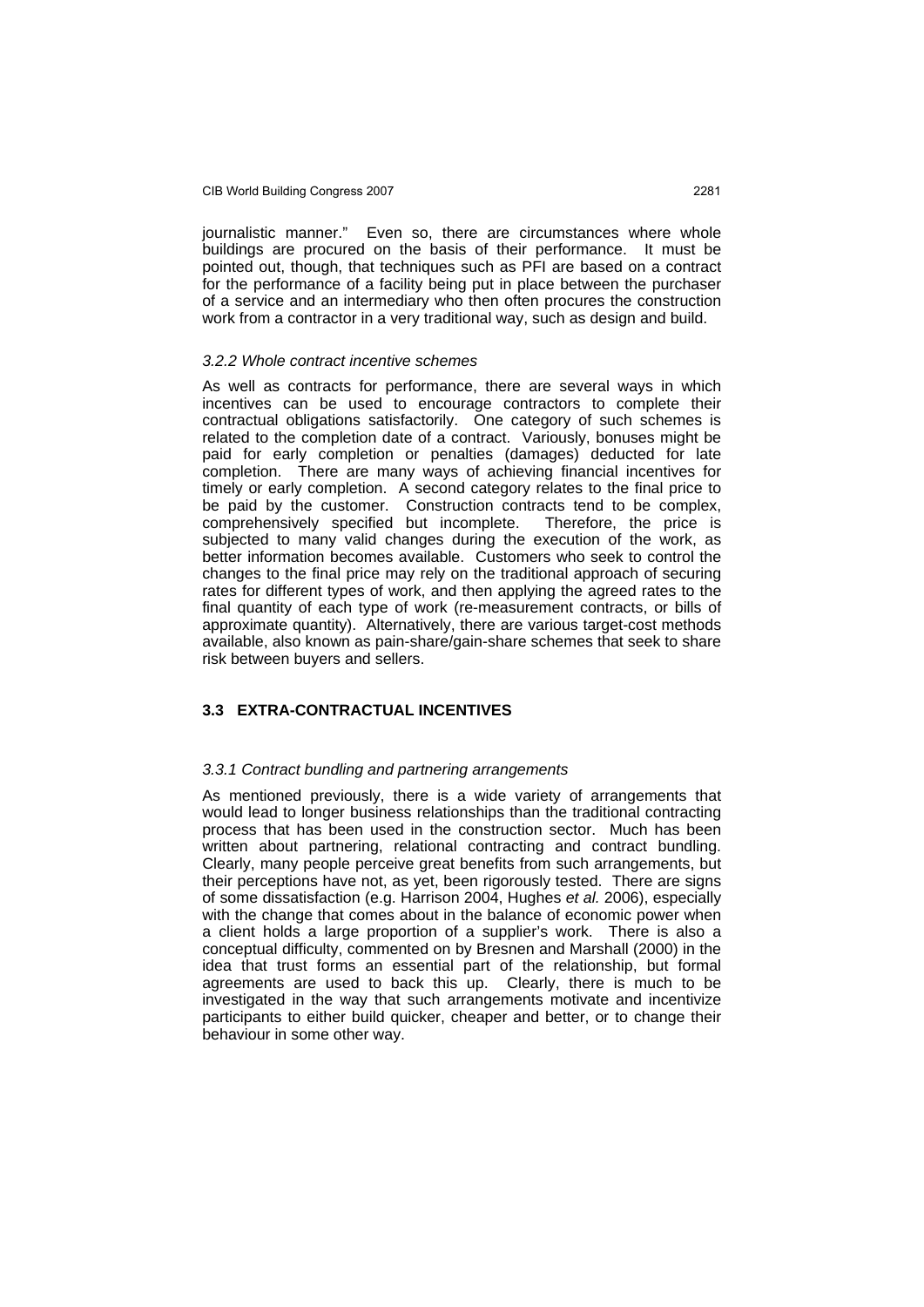#### *3.3.2 Incentives to change behaviour*

Taxes and laws have also been developed to change the way that people behave. For example, the UK's Construction (Design and Management) Regulations 1996 were developed to make it a criminal offence for clients, designer or contractors to behave in such a way that the safety of building occupants or the public is compromised. Taxes such as the UK's Landfill Tax establish another way of modifying behaviour by charging taxes on those who continue to do things that, while unavoidable, society would prefer them to minimize.

#### **4. CONCLUSIONS**

Clearly, there are many ways of introducing techniques for incentivizing individuals, groups and organizations to conform to many different kinds of expectation. They range from vague to specific, and some are more legalistic than others. The most worrying thing about these differing uses of incentives is that they seem to be based on untested assumptions about what modifies behaviour. This provides two useful strands for research. First, an investigation into the kinds of incentive in use in the construction sector, and the formal wording used to record them. Second, an investigation into how people talk about what motivates them may form a useful backdrop for understanding what participants in the construction sector think about when they are being urged to perform quicker, cheaper and better. And this may go some way towards ascertaining whether any of the plethora of techniques actually work in practice. Finally, among the wide range of papers and articles about incentivization of performance, there is almost no recognition of the extended supply chains that characterize construction projects. It will be important to ascertain the extent to which incentives are passed from contractor to sub-contractor and along the supply chain.

#### **5. REFERENCES**

- Arditi, D and Yasamis, F (1998) Incentive/disincentive contracts: perceptions of owners and contractors. *Journal of Construction Engineering and Management*, **124**(5), 361-373.
- Beale, H and Dugdale, T (1975) Contracts between Businessmen: Planning and the Use of Contractual Remedies. *British Journal of Law and Society*, **2**(1), 45-60.
- Bresnen, M and Marshall, N (2000) Motivation, commitment and the use of incentives in partnerships and alliances. *Construction Management and Economics*, **18**(5), 587-98.
- Eisenhardt, K M (1989) Agency theory: An assessment and review. *Academy of Management Review*, **14**(1), 57-74.
- Fenn, P, Haugbolle, K and Morse, T (2005) *Legal and procurement practices.* PeBBu Domain 6. Final Document Report.